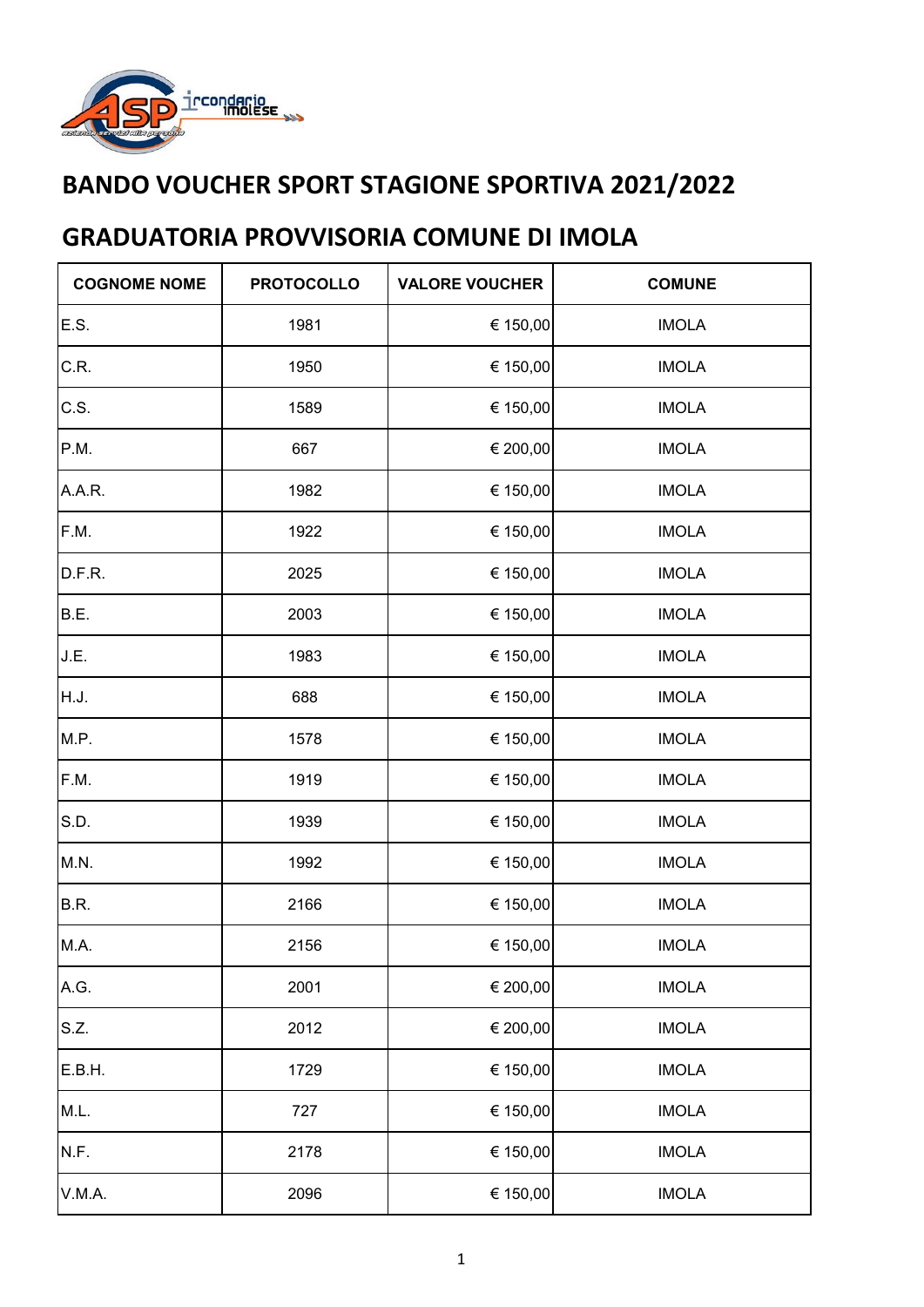| G.A.     | 2139 | € 200,00 | <b>IMOLA</b> |
|----------|------|----------|--------------|
| N.M.     | 846  | € 150,00 | <b>IMOLA</b> |
| M.D.     | 1470 | € 150,00 | <b>IMOLA</b> |
| E.B.E.M. | 1916 | € 150,00 | <b>IMOLA</b> |
| N.G.     | 1484 | € 150,00 | <b>IMOLA</b> |
| P.G.     | 1138 | € 150,00 | <b>IMOLA</b> |
| M.R.     | 1587 | € 250,00 | <b>IMOLA</b> |
| P.D.     | 1586 | € 150,00 | <b>IMOLA</b> |
| B.J.F.   | 1244 | € 150,00 | <b>IMOLA</b> |
| F.M.     | 1041 | € 150,00 | <b>IMOLA</b> |
| P.M.     | 1994 | € 150,00 | <b>IMOLA</b> |
| D.E.     | 2011 | € 200,00 | <b>IMOLA</b> |
| M.Z.     | 1655 | € 150,00 | <b>IMOLA</b> |
| N.A.     | 1291 | € 150,00 | <b>IMOLA</b> |
| C.A.     | 1990 | € 200,00 | <b>IMOLA</b> |
| M.M.     | 2127 | € 150,00 | <b>IMOLA</b> |
| C.D.     | 2163 | € 150,00 | <b>IMOLA</b> |
| K.E.     | 2013 | € 200,00 | <b>IMOLA</b> |
| D.C.     | 2026 | € 150,00 | <b>IMOLA</b> |
| B.H.     | 653  | € 150,00 | <b>IMOLA</b> |
| A.U.A.   | 1544 | € 250,00 | <b>IMOLA</b> |
| P.L.     | 2020 | € 150,00 | <b>IMOLA</b> |
| G.G.     | 523  | € 150,00 | <b>IMOLA</b> |
| K.J.     | 2056 | € 101,00 | <b>IMOLA</b> |
| B.A.     | 1691 | € 150,00 | <b>IMOLA</b> |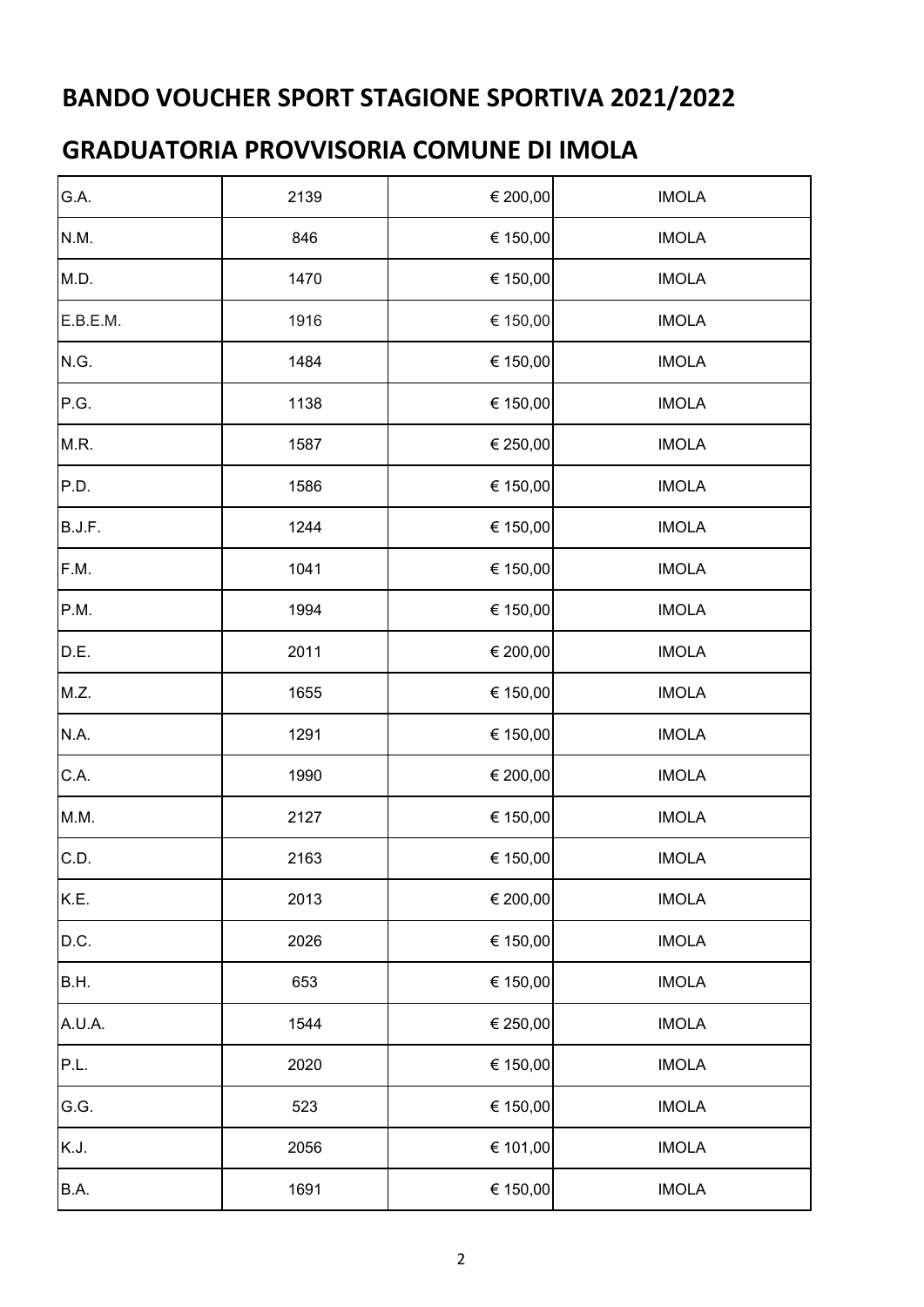| P.E.     | 1613 | € 200,00    | <b>IMOLA</b> |
|----------|------|-------------|--------------|
| C.E.     | 1776 | € 150,00    | <b>IMOLA</b> |
| S.S.     | 1622 | € 250,00    | <b>IMOLA</b> |
| C.M.L.   | 2173 | € 150,00    | <b>IMOLA</b> |
| F.L.     | 2023 | € 150,00    | <b>IMOLA</b> |
| K.N.     | 1385 | € 150,00    | <b>IMOLA</b> |
| S.M.     | 1483 | € 150,00    | <b>IMOLA</b> |
| Z.I.     | 2007 | € 150,00    | <b>IMOLA</b> |
| B.L.I.   | 1351 | € 150,00    | <b>IMOLA</b> |
| S.R.     | 1307 | € 200,00    | <b>IMOLA</b> |
| L.R.     | 2159 | € 150,00    | <b>IMOLA</b> |
| C.F.C.E. | 1725 | € 200,00    | <b>IMOLA</b> |
| C.G.     | 1625 | € 150,00    | <b>IMOLA</b> |
| R.G.     | 2170 | € 150,00    | <b>IMOLA</b> |
| L.G.     | 1987 | € 150,00    | <b>IMOLA</b> |
| G.M.     | 1398 | € 150,00    | <b>IMOLA</b> |
| A.C.A.   | 978  | € 200,00    | <b>IMOLA</b> |
| L.I.     | 799  | € 150,00    | <b>IMOLA</b> |
| M.N.     | 1936 | € 200,00    | <b>IMOLA</b> |
| S.R.     | 2033 | $\in$ 50,00 | <b>IMOLA</b> |
| T.E.     | 1650 | € 150,00    | <b>IMOLA</b> |
| C.A.     | 1060 | € 200,00    | <b>IMOLA</b> |
| G.S.     | 996  | € 150,00    | <b>IMOLA</b> |
| A.S.     | 1784 | € 150,00    | <b>IMOLA</b> |
| A.H.     | 1924 | € 150,00    | <b>IMOLA</b> |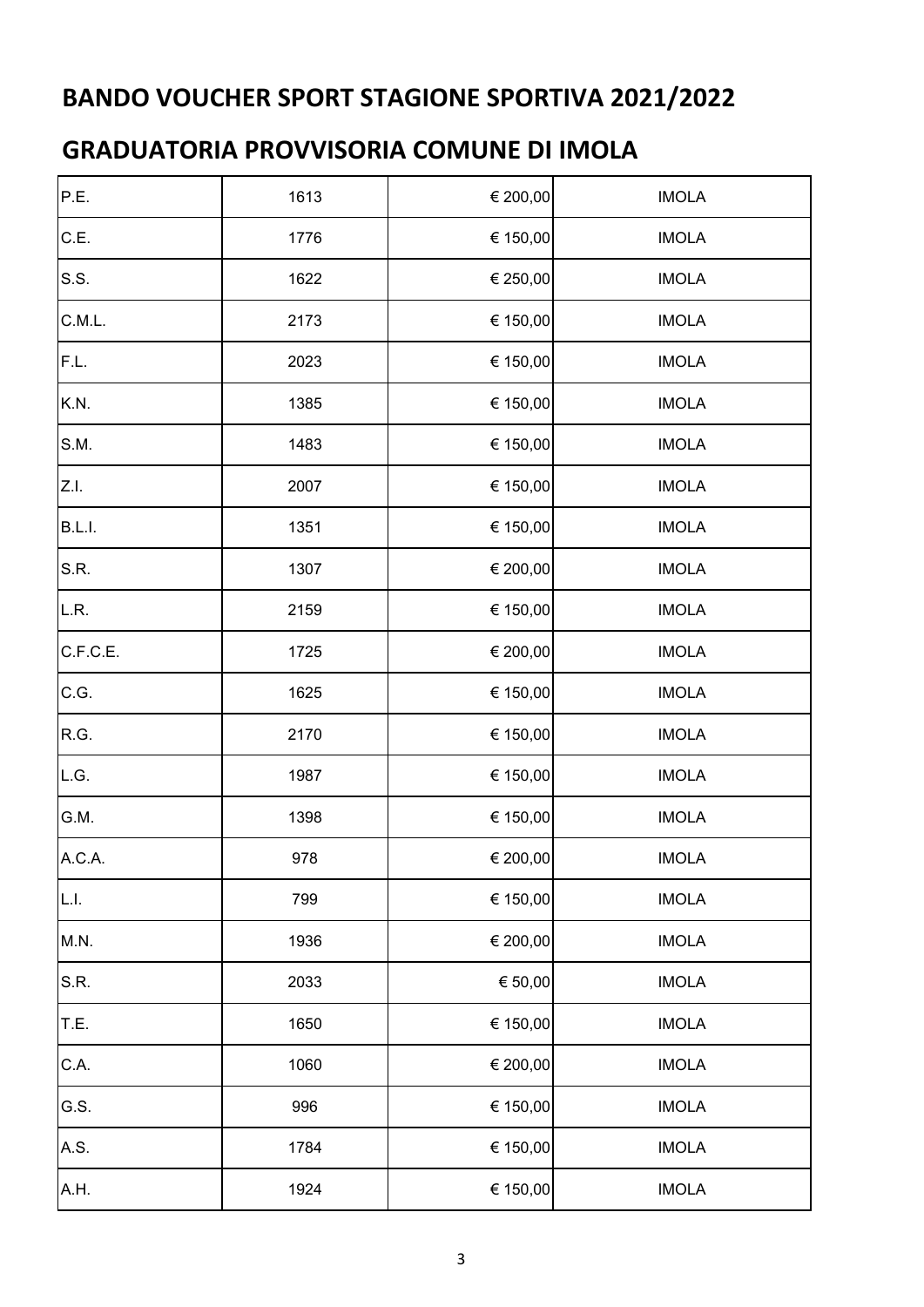| C.S.   | 674  | € 200,00 | <b>IMOLA</b> |
|--------|------|----------|--------------|
| H.A.   | 1113 | € 150,00 | <b>IMOLA</b> |
| S.M.J. | 1908 | € 150,00 | <b>IMOLA</b> |
| V.A.   | 2109 | € 150,00 | <b>IMOLA</b> |
| U.V.   | 1803 | € 150,00 | <b>IMOLA</b> |
| I.N.   | 1402 | € 150,00 | <b>IMOLA</b> |
| V.C.   | 1413 | € 150,00 | <b>IMOLA</b> |
| K.K.   | 2030 | € 150,00 | <b>IMOLA</b> |
| D.G.A. | 2028 | € 150,00 | <b>IMOLA</b> |
| K.F.   | 1970 | € 150,00 | <b>IMOLA</b> |
| M.S.   | 2158 | € 150,00 | <b>IMOLA</b> |
| F.M.   | 2002 | € 150,00 | <b>IMOLA</b> |
| G.C.   | 1652 | € 200,00 | <b>IMOLA</b> |
| B.A.   | 1410 | € 150,00 | <b>IMOLA</b> |
| S.C.   | 1995 | € 150,00 | <b>IMOLA</b> |
| C.A.   | 1405 | € 200,00 | <b>IMOLA</b> |
| L.R.   | 1345 | € 200,00 | <b>IMOLA</b> |
| C.O.   | 950  | € 150,00 | <b>IMOLA</b> |
| M.F.   | 679  | € 150,00 | <b>IMOLA</b> |
| G.I.   | 1918 | € 100,00 | <b>IMOLA</b> |
| B.G.   | 1730 | € 250,00 | <b>IMOLA</b> |
| D.M.   | 1980 | € 150,00 | <b>IMOLA</b> |
| G.C.I. | 2128 | € 150,00 | <b>IMOLA</b> |
| H.G.   | 1161 | € 150,00 | <b>IMOLA</b> |
| R.C.   | 2162 | € 150,00 | <b>IMOLA</b> |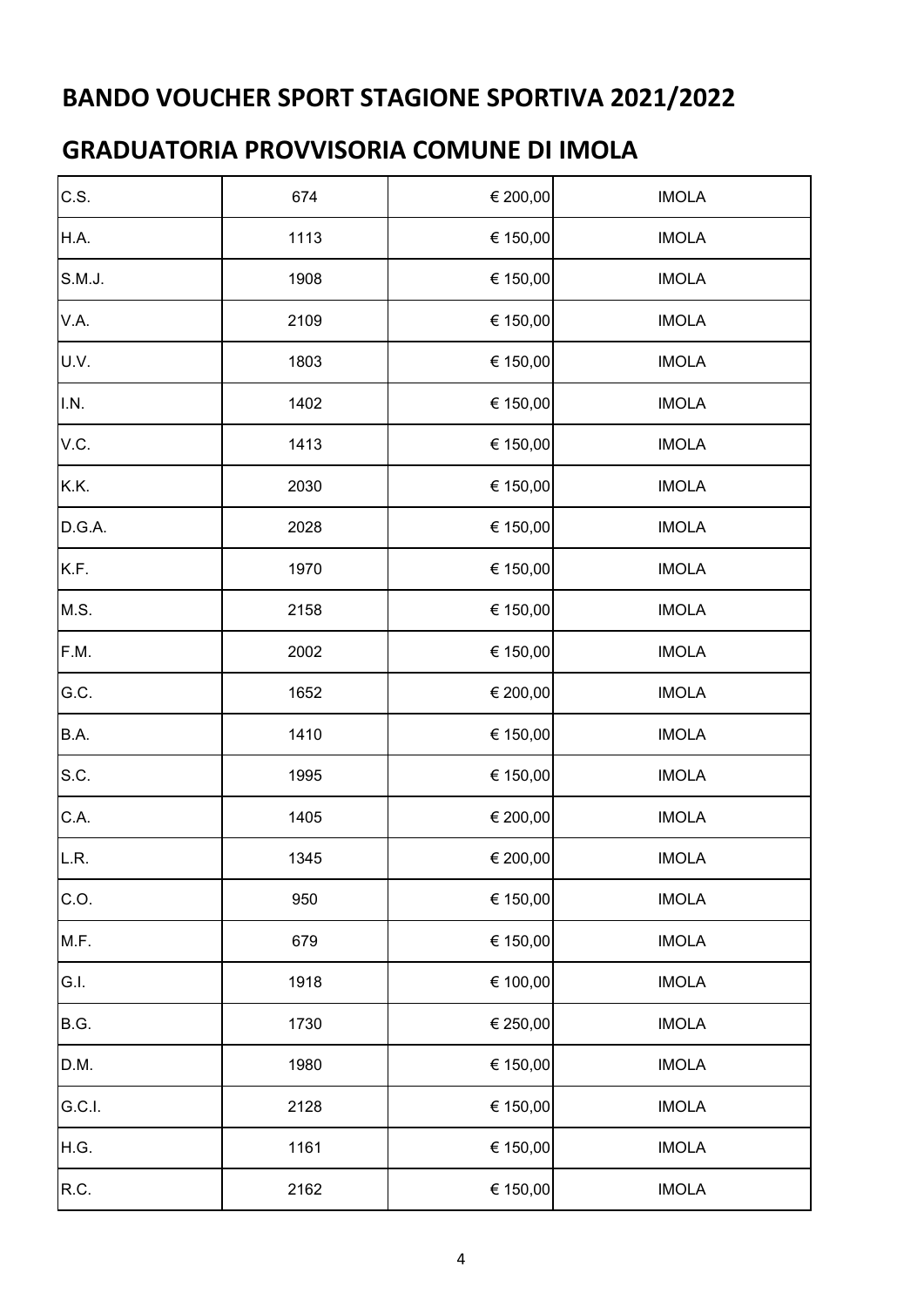| S.G.   | 1030 | € 200,00 | <b>IMOLA</b> |
|--------|------|----------|--------------|
| S.A.   | 1273 | € 200,00 | <b>IMOLA</b> |
| E.P.J. | 759  | € 150,00 | <b>IMOLA</b> |
| D.G.F. | 1581 | € 150,00 | <b>IMOLA</b> |
| M.S.   | 1993 | € 200,00 | <b>IMOLA</b> |
| B.G.   | 1513 | € 150,00 | <b>IMOLA</b> |
| M.S.   | 1836 | € 150,00 | <b>IMOLA</b> |
| R.A.   | 1903 | € 150,00 | <b>IMOLA</b> |
| C.G.   | 1726 | € 150,00 | <b>IMOLA</b> |
| M.D.   | 865  | € 250,00 | <b>IMOLA</b> |
| D.P.   | 1955 | € 128,00 | <b>IMOLA</b> |
| T.V.   | 1479 | € 150,00 | <b>IMOLA</b> |
| G.E.   | 1991 | € 150,00 | <b>IMOLA</b> |
| L.V.   | 1752 | € 111,10 | <b>IMOLA</b> |
| L.C.   | 1927 | € 150,00 | <b>IMOLA</b> |
| R.S.   | 1590 | € 150,00 | <b>IMOLA</b> |
| Z.R.   | 1330 | € 200,00 | <b>IMOLA</b> |
| A.M.T. | 2176 | € 150,00 | <b>IMOLA</b> |
| L.S.   | 1040 | € 150,00 | <b>IMOLA</b> |
| V.D.   | 1787 | € 150,00 | <b>IMOLA</b> |
| S.K.   | 563  | € 150,00 | <b>IMOLA</b> |
| A.A.   | 1651 | € 150,00 | <b>IMOLA</b> |
| L.C.   | 2123 | € 150,00 | <b>IMOLA</b> |
| C.R.   | 2009 | € 200,00 | <b>IMOLA</b> |
| P.M.   | 1486 | € 200,00 | <b>IMOLA</b> |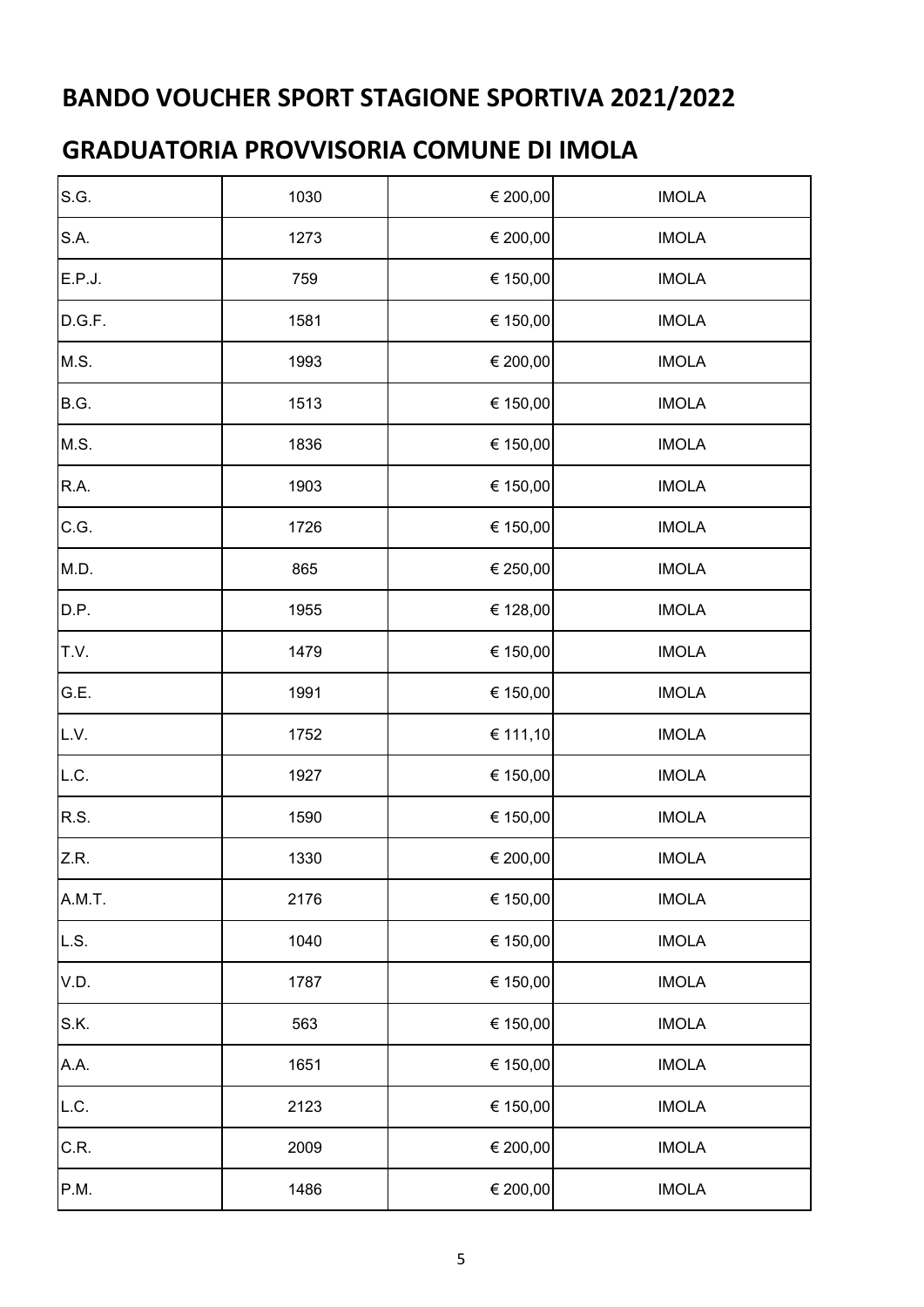| C.A.          | 1580 | € 80,00  | <b>IMOLA</b> |
|---------------|------|----------|--------------|
| K.E.          | 2091 | € 150,00 | <b>IMOLA</b> |
| D.F.          | 1642 | € 150,00 | <b>IMOLA</b> |
| G.M.          | 2164 | € 200,00 | <b>IMOLA</b> |
| P.M.R.        | 1497 | € 200,00 | <b>IMOLA</b> |
| G.A.G.        | 1276 | € 150,00 | <b>IMOLA</b> |
| A.G.          | 1028 | € 150,00 | <b>IMOLA</b> |
| V.S.          | 1260 | € 150,00 | <b>IMOLA</b> |
| A.M.N.        | 2161 | € 150,00 | <b>IMOLA</b> |
| L.M.          | 755  | € 150,00 | <b>IMOLA</b> |
| P.M.          | 1485 | € 150,00 | <b>IMOLA</b> |
| P.F.          | 2022 | € 95,50  | <b>IMOLA</b> |
| M.E.          | 1546 | € 150,00 | <b>IMOLA</b> |
| <b>B.A.R.</b> | 2018 | € 150,00 | <b>IMOLA</b> |
| T.A.T.        | 1543 | € 150,00 | <b>IMOLA</b> |
| S.S.          | 1670 | € 150,00 | <b>IMOLA</b> |
| T.A.          | 1790 | € 35,00  | <b>IMOLA</b> |
| D.P.A.        | 1222 | € 200,00 | <b>IMOLA</b> |
| D.C.          | 572  | € 200,00 | <b>IMOLA</b> |
| D.C.          | 1476 | € 150,00 | <b>IMOLA</b> |
| M.M.          | 773  | € 150,00 | <b>IMOLA</b> |
| E.D.          | 576  | € 200,00 | <b>IMOLA</b> |
| B.L.          | 2014 | € 150,00 | <b>IMOLA</b> |
| M.A.          | 940  | € 200,00 | <b>IMOLA</b> |
| D.S.          | 2005 | € 150,00 | <b>IMOLA</b> |